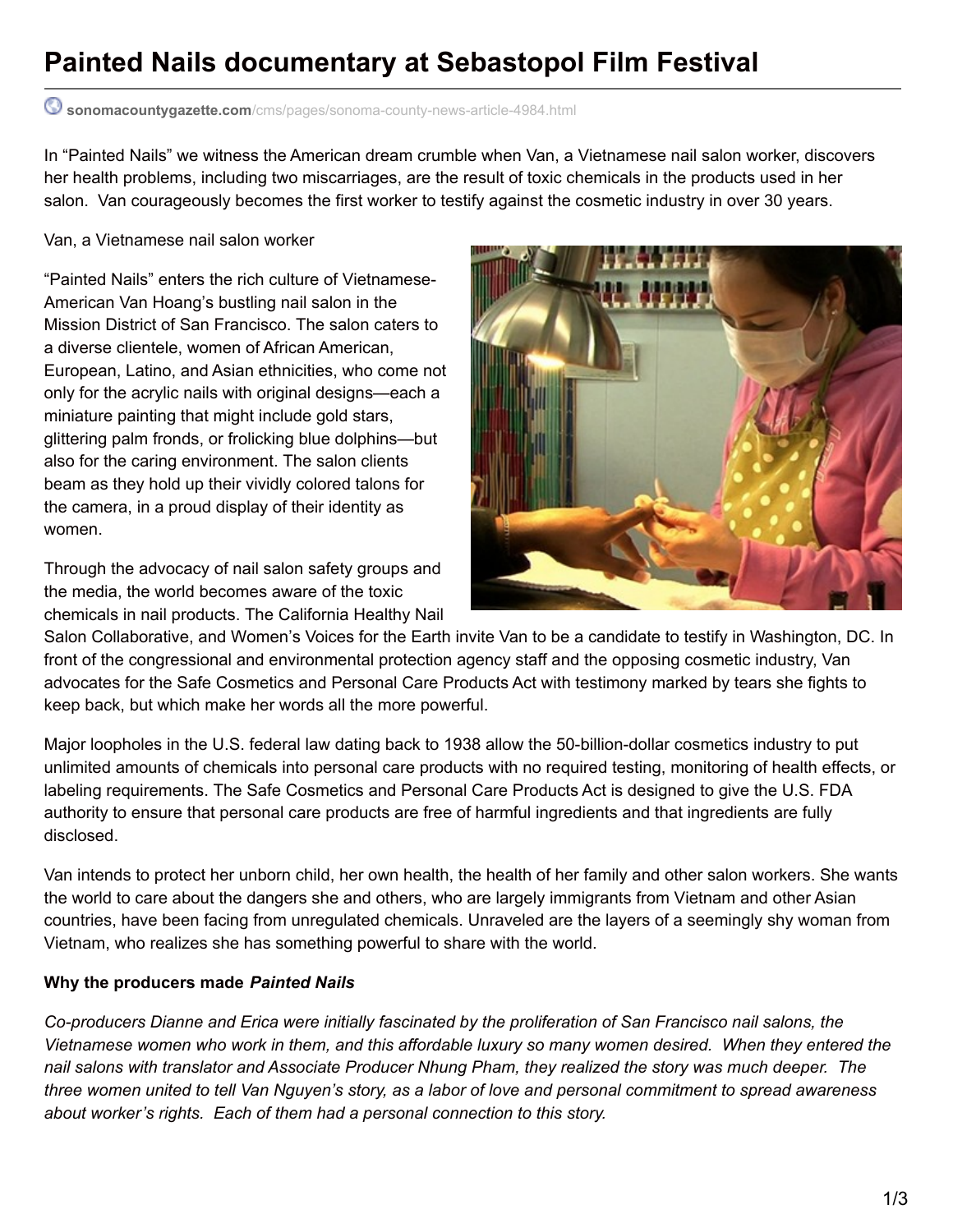*Dianne Griffin and Erica Jordan, with Associate Producer Nhung Pham*

*For Erica Jordan (co-producer/director) , the immigrant themes that run through Painted Nails resonate with her deep connection to her grandmother --a Russian immigrant who worked in the New York garment industry and dedicated her life as a union organizer. Erica saw the connection between her grandmother's struggle to assure worker's rights in the 1900's and the health issues Van faces her workplace today. (for more info about Erica visit pivotaleye.com)*

*Dianne Griffin's (co-producer/director) Iranian husband was displaced by circumstances of the Revolution. She has been exposed first-hand to the immigrant experience in America. Dianne is reminded daily of their cultural differences. Through Painted Nails, Dianne was able to revisit themes she has*



explored in her past work, produced on many continents around the world - the complexities of a multicultural society and how we perceive and negotiate differences, the stranger, the other. (for more info about Dianne, visit *diannegriffin.com)*

Nhung Pham has been working to help the Vietnamese community since she immigrated here in 1998. In her *Master's program in International and Development Economics, Nhung engaged in on-site field research on the* impacts of pesticides and herbicides on the health and productivity of small farmers in Nam Dinh province in Vietnam. Nhung was drawn to working on Painted Nails because of her commitment to assisting the Vietnamese *immigrant community; especially those friends who suffer the consequences of working daily in the toxic environment of nail salons.*

Join us for *Painted Nails* screening at the Sebastopol Documentary Festival

Saturday, March 19th. 5:15p.m. Red Hen Room, Sebastopol Center for the Arts 282 South High Street, Sebastopol, California 95472

Tickets can be purchased at <http://sebastopolfilmfestival.org/films/painted-nails/>

For more information: **[PaintedNailsMovie.com](http://paintednailsmovie.com/)**

#### **Painted Nails, a documentary by**

Dianne Griffin and Erica Jordan, with Associate Producer Nhung Pham

[PaintedNailsMovie.com](http://paintednailsmovie.com/)